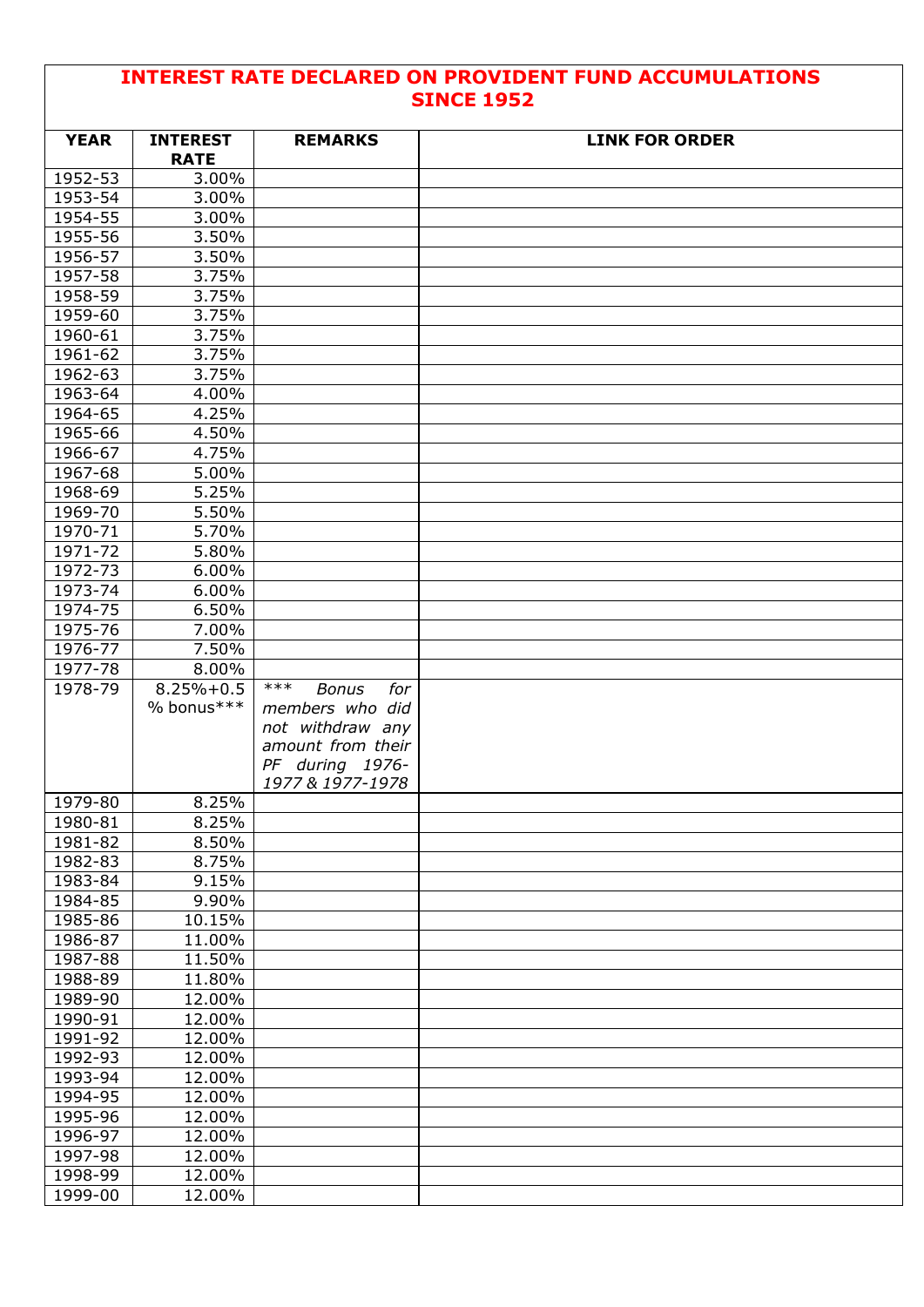| 2000-01     | 12%<br>$11\%$ <sup>(*)</sup> | $(*)12%$ (April-<br>June, 2001) and<br>11% (July, 2001<br>onwards) on |                                                       |
|-------------|------------------------------|-----------------------------------------------------------------------|-------------------------------------------------------|
|             |                              | monthly running<br>balance.                                           |                                                       |
| $2001 - 02$ | 9.50%                        |                                                                       |                                                       |
| 2002-03     | 9.50%                        |                                                                       |                                                       |
| 2003-04     | 9.50%                        |                                                                       |                                                       |
| 2004-05     | $9.50\%$ @                   | (@9% Interest                                                         |                                                       |
|             |                              | plus 0.5% Golden                                                      |                                                       |
|             |                              | Jubilee bonus                                                         |                                                       |
|             |                              | <i>interest</i> )                                                     |                                                       |
| 2005-06     | 8.50%                        |                                                                       | Invst.II/3(2)05-06/ROI/83519 dt. 10-01-2006           |
| 2006-07     | 8.50%                        |                                                                       | Invst.II/3(2)133/06-07/ROI/14755-14955 dt. 22-10-2007 |
| 2007-08     | 8.50%                        |                                                                       | Invst.II/3(2)133/07-08/ROI/16493 dt. 17-07-2008       |
| 2008-09     | 8.50%                        |                                                                       | Invst.II/3(2)133/08-09/ROI/dt.09-06-2009              |
| 2009-10     | 8.50%                        |                                                                       | Invst.II/3(2)133/09-10/ROI/dt. 10-02-2010             |
| 2010-11     | 9.50%                        |                                                                       | Invst.II/3(2)133/10-11/ROI/40717 dt. 17-03-2011       |
| $2011 - 12$ | 8.25%                        |                                                                       | Invst.II/3(2)133/11-12/ROI/51350 dt. 14-03-2012       |
| 2012-13     | 8.50%                        |                                                                       | Invst.I/3(2)/133/ROI/2012-13/4462 dt. 15-05-2013      |
| 2013-14     | 8.75%                        |                                                                       | Invst.I/3(2)/133/ROI/2013-14/25363 dt. 06-03-2014     |
| 2014-15     | 8.75%                        |                                                                       | Invest.I/3(2)/133/ROI/2014-15/36393 dt. 04-02-2015    |
| 2015-16     | 8.80%                        |                                                                       | Invest.I/3(2)/133/ROI/2015-16/3725 dt. 25-05-2016     |
| 2016-17     | 8.65%                        |                                                                       | Invest.I/3(2)133/ROI/2015-16/906 dt. 27-04-2017       |
| 2017-18     | 8.55%                        |                                                                       | Invest.I/CBT Agenda/ROI/2017-18/4153 dt. 25-05-2018   |
| 2018-19     | 8.65%                        |                                                                       | Invest.I/3(2)133/ROI/2018-19/5519 dt. 27-09-2019      |
| 2019-20     | 8.50%                        |                                                                       | INV-INV-11/1/2020-INV/2025 dt. 04-01-2021             |
| 2020-21     | 8.50%                        |                                                                       | INV-11/1/2020-INV dt. 30-10-2021                      |
|             |                              |                                                                       |                                                       |